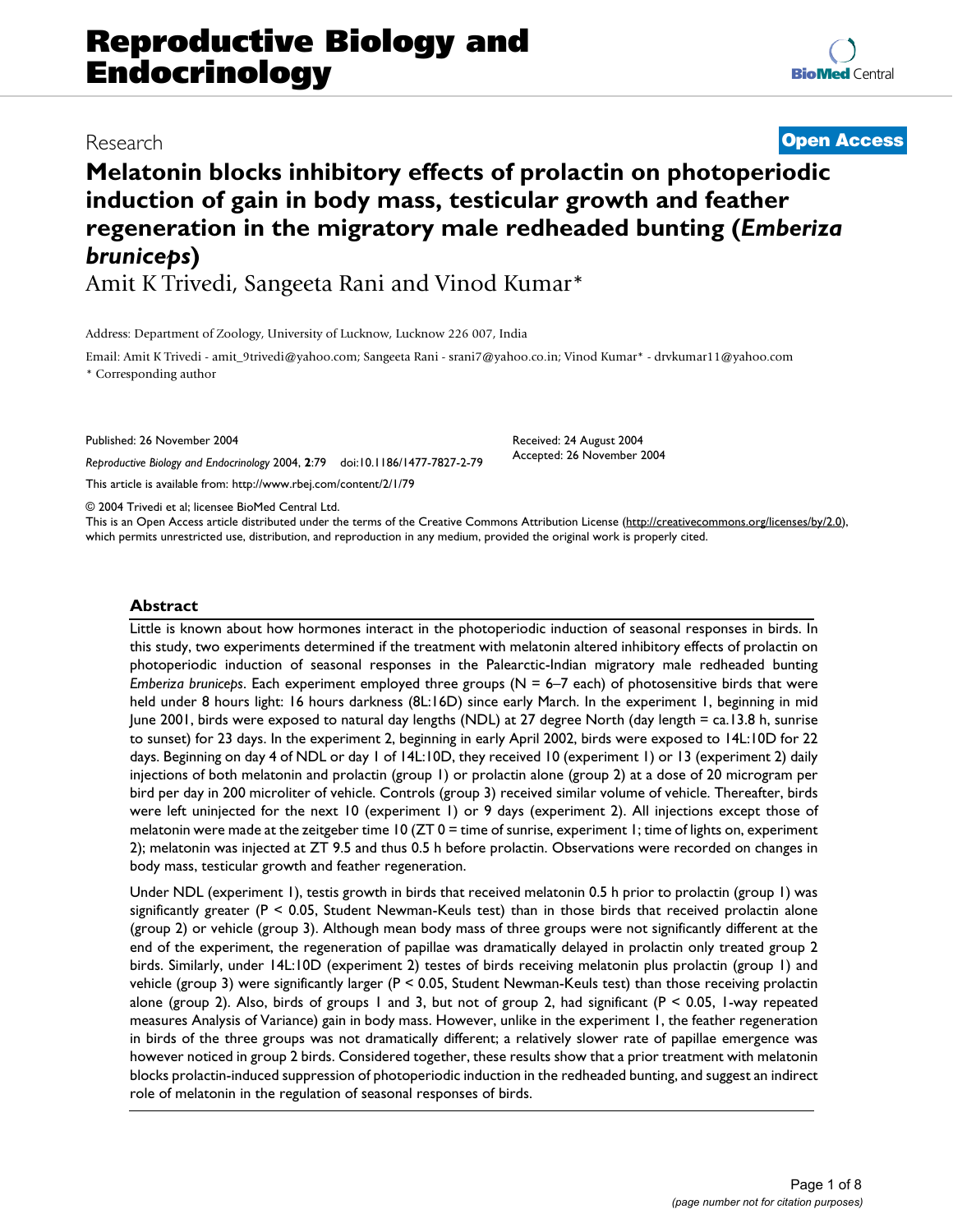# **Background**

In many birds, day length regulates seasonal changes in fattening and body mass gain, gonadal growth and development, molt, and plasma levels of several hormones, including luteinizing hormone (LH), prolactin and melatonin [1-4]. There occurs some degree of phase-relationship among various photoinduced events. For example, photoperiodically induced rise in LH coincides with the onset of breeding [1,2], and rise in prolactin coincides with the late breeding and early post-breeding periods [4[,5\]](#page-6-0). During laying and incubation stages of the reproductive cycle plasma prolactin levels increase dramatically by 100 to 150 folds [6]. High prolactin levels in late breeding season are implicated in the development of reproductive photorefractoriness and postnuptial molt in birds [4,7]. Circulating melatonin levels also undergo seasonal changes. High melatonin levels in the summer months and low melatonin levels in the winter months coincide, respectively, with the breeding and non-breeding phases of the reproductive cycle in long day breeding birds [3]. Although not known in birds, Lincoln and Clarke [8] provide evidence that melatonin acts directly within the pituitary to regulate photoperiod-induced changes in prolactin secretion in seasonally breeding Soay sheep.

Previous studies on how hormones interact in photoperiodic induction of seasonal responses in birds have yielded conflicting results. A number of early findings show prolactin acting both as pro- and anti-gonadal in birds exposed to stimulatory day lengths [9-11]. However, in many birds high plasma prolactin levels are associated with decreased gonadal activity and LH levels [6,10-13]. In their recent review Blache and Sharp [4] conclude that prolactin is involved in the regulation of avian reproduction by providing inhibitory inputs to the hypothalamohypophyseal-gonadal axis.

The production and secretion of melatonin encodes a photoperiodic calendar to birds as they exhibit changes in both the duration and amplitude of melatonin secretion corresponding to the duration of night length/ day length [3[,14](#page-6-1),15]. Also, melatonin is part of the birds' multioscillatory circadian system and helps maintain a robust and stable phase relationship among different internal circadian oscillators, and photoperiodic induction of seasonal responses in birds is mediated by the circadian system [16-21]. Interestingly, however, a direct role of melatonin in avian photoperiodism is not explicitly found. Most studies negate the role of pineal/ melatonin in photoperiodic induction of seasonal responses in birds (for references see [17]). We propose that the role of melatonin in avian photoperiodism is indirect. Melatonin modulates sensitivity of the circadian response system to a stimulatory photoperiod, and/ or influences downstream the photoperiod-induced effects by interacting with other hormones released in response to stimulatory photoperiods [17,19]. We sought to investigate this by examining the effects of exogenous melatonin on prolactin-induced suppression of photoperiodic response in a migratory bird species, the redheaded bunting (*Emberiza bruniceps*), in which melatonin is not directly involved in the photoperiodic time measurement based on circadian rhythm of photosensitivity [22,23]. Previous studies show that prolactin administered subcutaneously at a dose of 100 µg day-1 suppresses ovarian response in buntings subjected to long days [10]. In this study, we specifically determined if the administration of melatonin 0.5 h before prolactin blocks the prolactin-induced suppression of the photoperiodic induction of gain in body mass, testicular growth and development, and feather regeneration in the redheaded bunting exposed to stimulatory day lengths.

# **Methods**

We used adult male redheaded bunting caught in late February from the overwintering flock at 25°N. Buntings are migratory finch that breed in summer in west Asia and east Europe ( $\sim 40^{\circ}$ N) and overwinter in India. Birds were held outdoors and acclimatized to captive conditions for two weeks, and then brought indoors and maintained on short days (8 hours light: 16 hours darkness, 8L:16D) until subjected to experiments. Under short days, buntings do not fatten, and remain reproductively immature and responsive to photostimulation [24]; birds pretreated with short days are referred to as the photosensitive birds throughout this manuscript. Two experiments were performed as per experimental design detailed in the figure [1,](#page-2-0) and in accordance with the guidelines in the Principles of Animal Care.

#### *Experiment 1*

This experiment began in mid June 2001. Photosensitive birds maintained indoors on 8L:16D since early March were brought outdoors in the aviary and exposed to natural day lengths (NDL) at  $27°N$  (day length =  $\sim$  13.8 h, sunrise to sunset). After three days of acclimatization, they were divided in three groups ( $N = 6$  each). Beginning on day 4, they received subcutaneous injections once daily for 10 days as follows: group 1- first melatonin and 0.5 h later prolactin; group 2- prolactin alone; group 3- vehicle (control). After 10 consecutive injections (days 4–13), birds were left uninjected for the next 10 days (day 14– 23). The experiment was terminated on day 24.

#### *Experiment 2*

To confirm results of the experiment 1, we performed the experiment 2 under artificial conditions providing lightdark (LD) cycles corresponding to that was available outdoors (NDL) to birds of the experiment 1. This experiment began in the second week of April 2002. Three groups ( $N = 6-7$ ) of photosensitive birds were subjected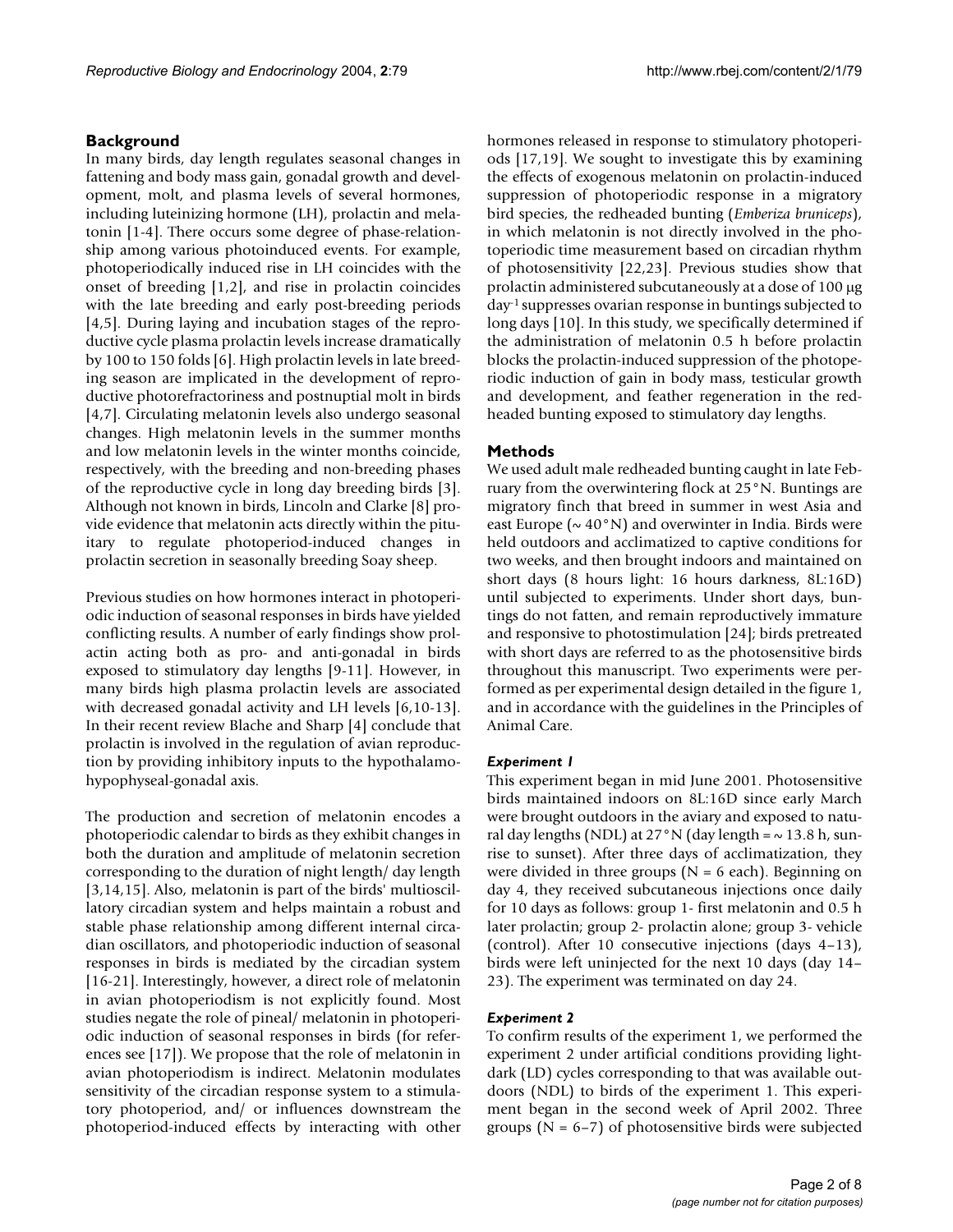<span id="page-2-0"></span>

#### **Figure 1**

Experimental design. Both experiments had three phases: phase 1- pretreatment with 8 hours light: 16 hours darkness (8L:16D); phase 2- injection phase under natural day length (experiment 1) or 14L:10D; phase 3- uninjected phase. Arrows on top indicate time of injections (left: zeitgeber time (ZT) 9.5 – melatonin; right: ZT 10 – prolactin or vehicle; ZT 0 = the time of sunrise for the experiment 1, the time of onset of light for the experiment 2). Lines at the base of phase 2 indicate number of days of injection. The experiment 1 was terminated after 23 days and the experiment 2 was terminated after 22 days from the beginning of the phase 2.

to 14L:10D. Beginning on day 1, they received 13 injections (days 1–13) as in the experiment 1: group 1- first melatonin and 0.5 h later prolactin; group 2- prolactin alone; group 3- vehicle (control). Thereafter, birds were left uninjected for the next 9 days (days 14–22). The experiment was terminated on day 23.

Melatonin was administered at zeitgeber time 9.5 (ZT 0 = the time of sunrise in the experiment 1; the time of light on in the experiment 2) in view of our previous study [23] and several other observations [17] showing that melatonin or vehicle given alone at this time of day does not affect photoperiodic induction of gain in body mass and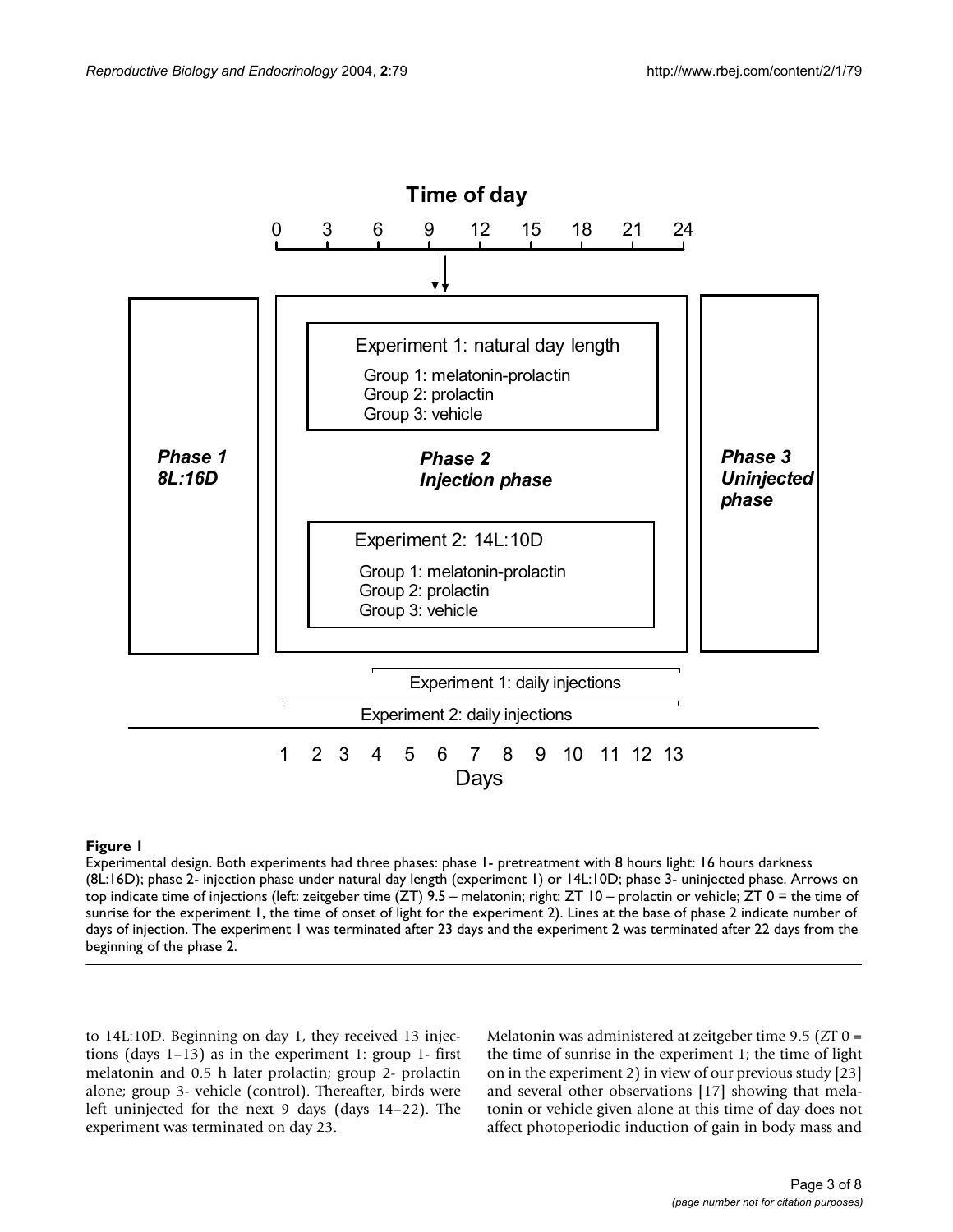testicular recrudescence in the redheaded bunting, although around this time of day melatonin administration affects photoperiodic induction in mammals [\[25](#page-7-0)]. The prolactin was administered at ZT 10; group 1 birds thus received prolactin 0.5 h after melatonin. Vehicle was administered to birds of group 3 at ZT 10. Thus, the timing of prolactin and vehicle injections was decided in relation to the timing of the melatonin injection that itself was timed in relation to the timing of sunrise or the timing of light on.

In both experiments, melatonin and prolactin were administered each at a dose of 20  $\mu$ g bird<sup>-1</sup> day<sup>-1</sup> in 200  $\mu$ l injection volume. Prolactin was obtained from Sigma Chemical Co. USA (Luteotropic hormone; L-6520, Lot 120K1606) and melatonin from Genzyme Fine Chemicals Ltd., Haverhill, Suffolk, UK). Melatonin injections were prepared as described by Kumar [26]. Briefly, a known amount of melatonin was dissolved in 100% ethanol and diluted in saline (0.9 % NaCl) such that each injection in 200 µl volume was 0.1 % ethanolic saline containing 20 µg of hormone. Prolactin was dissolved directly in saline yielding 20 µg per 200 µl of injection volume. Controls received 200 µl injection of 0.1% ethanolic saline (vehicle).

We measured the effects on changes in body mass, testis size and regeneration of feather papillae. Body mass and testis size were measured at the beginning (day 0, the day before injections began), in the middle (body mass only) and at the end of the experiments. Birds were weighed on a top pan balance providing accuracy nearest to 0.1 g. In view of the findings that the fattening accounts for the most of the gain in body weight in photostimulated passerine birds [27,28], in the present study we considered body mass of photostimulated redheaded bunting, a passeriform, reflecting the fat deposition. The dimensions of the left testis were recorded when birds were laparotomised under local anesthesia (for details see [\[29](#page-7-1)]), and testis volume was calculated from 4/3π*ab*2, where *a* and *b* denote half of the long and short axes, respectively. Feather papillae regeneration was recorded as follows. On day 1 of the experiment, feathers in a specific area on the left chest were plucked. A permanent ink marker marked an area on bare epidermis measuring 1 cm2. Beginning 24 h after the first injection, the number of papillae emerged from the epidermis were counted daily throughout the experiment 1 or till 4 days after the last injection in the experiment 2, and scored subjectively as outlined by Boswell [30]. Briefly the scoring was done as follows: 0 missing feather, 1- a papilla emerging, 2- a papilla grown up to one-third of full size, 3- a papilla grown up to twothird of full size, 4- a papilla grown more than two-third of full size but still not complete, and 5- a completely grown feather papilla. The feather papillae scores were

limited to first 50 feathers emerged within the marked area, and so total papillae score for an individual bird ranged from 0–250.

Food and water were available *ad libitum*. In an artificial LD cycle, light was provided by white compact fluorescent lamps at  $\sim$  500 lux. Data are presented as mean  $\pm$  SE. They were analyzed using one-way analysis of variance (1-way ANOVA) with or without repeated measures, followed by post-hoc tests if ANOVA indicated a significance of difference. 1-way repeated measure ANOVA was used to compare data generated from the same group as a function of time, and 1-way ANOVA was used to compare data of different groups at one observation. Two-way (2-way) ANOVA was used to analyze data when two factors were considered together, for example the effect of the treatment and duration of the treatment. Significance was taken at  $P < 0.05$ . In the experiment 1, one bird of group 1 and two birds of group 2 died, and their data are excluded from the statistical analyses.

# **Results**

# *Experiment 1*

Results are shown in figure [2](#page-4-0)a,2b,2c. There was no significant change in body mass in birds of all the three groups during the treatment period (Fig. [2a](#page-4-0)). Testes were however stimulated in all birds but the mean testis volume at the end of the experiment was different among the three groups (*F*(2,12) = 4.656, *P* = 0.0319; 1-way ANOVA). Testes were significantly larger (*P* < 0.05, Newman-Keuls test) in birds that received melatonin prior to prolactin (group 1) compared to those that received prolactin alone (group 2) or vehicle (group 3) (Fig. [2](#page-4-0)b). The rate of regeneration of feathers was not significantly different between birds of groups 1 and 3  $(F_{(1,180)} = 3.3.19, P = 0.0701; 2-way$ ANOVA) although in group 1 birds the emergence of the first papilla was delayed by at least a day (Fig. [2](#page-4-0)c). Whereas in the group 1 the first papilla in a bird was found on day 5 and in all birds by day 11, in the group 3 the first papilla in a bird was found on day 4 and in all birds by day 10. Also, mean papillae scores during first some days were relatively smaller in group 1 compared to group 3. In group 2 birds that received prolactin alone the first papilla emergence in a bird was found on day 12, and hence papillae regeneration was dramatically delayed as compared to birds in group 1 ( $F_{(17,144)} = 15.26$ , P < 0.0001; 2-way ANOVA) and group 3 (*F*(17,144) = 16.49, P < 0.0001; 2-way ANOVA) (cf. Fig. [2c](#page-4-0)).

# *Experiment 2*

Figure [2d](#page-4-0),2e,2f show results from the experiment 2. There was a significant gain in body mass in birds of groups 1 and 3 which received melatonin plus prolactin and vehicle, respectively (group 1:  $F_{(2,10)} = 12.16$ ,  $P = 0.0021$ ; group 3:  $F_{(2,12)} = 6.978$ ,  $P = 0.0098$ ; 1-way RM ANOVA;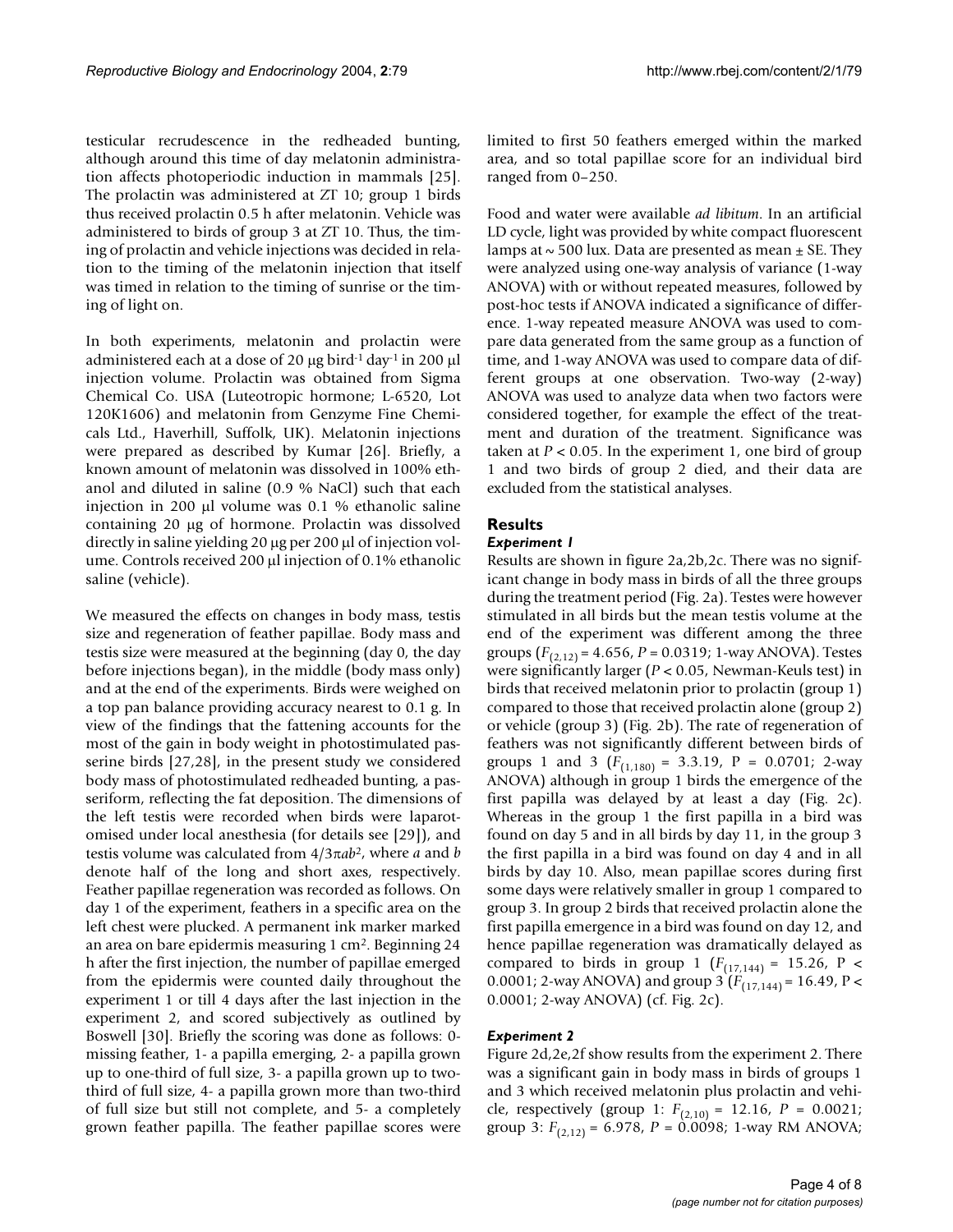<span id="page-4-0"></span>

#### Figure 2 and 2008 and 2008 and 2008 and 2008 and 2008 and 2008 and 2008 and 2008 and 2008 and 2008 and 2008 an

Mean (± SE) body mass, testis volume and feather papillae regeneration in response to treatment with melatonin and prolactin (group 1), prolactin alone (group 2), or vehicle (group 3) in the redheaded bunting (*Emberiza bruniceps*) subjected to natural day lengths at 27°N (experiment 1: a-c) for 23 days (from mid-June to early July) or to artificial day length (14L:10D; experiment 2: d-f) for 22 days. Birds were injected with exogenous hormones at a dose of 20 µg bird<sup>-1</sup> day<sup>-1</sup> in 200 µl of vehicle daily for first 10 days in the experiment 1 and for first 13 days in the experiment 2, and thereafter they were left uninjected. Controls received similar volume of vehicle. All injections except melatonin were made at the zeitgeber time  $10$  (ZT 0 = the time of sunrise for the experiment 1; the time of onset of light for the experiment 2); melatonin was injected at ZT 9.5. Day 0 on X-axis refers to the day before first injection. Under NDL, one bird of group 1 and two birds of group 2 died, and their data are excluded. Asterisk indicates the significance of difference at *P* < 0.05.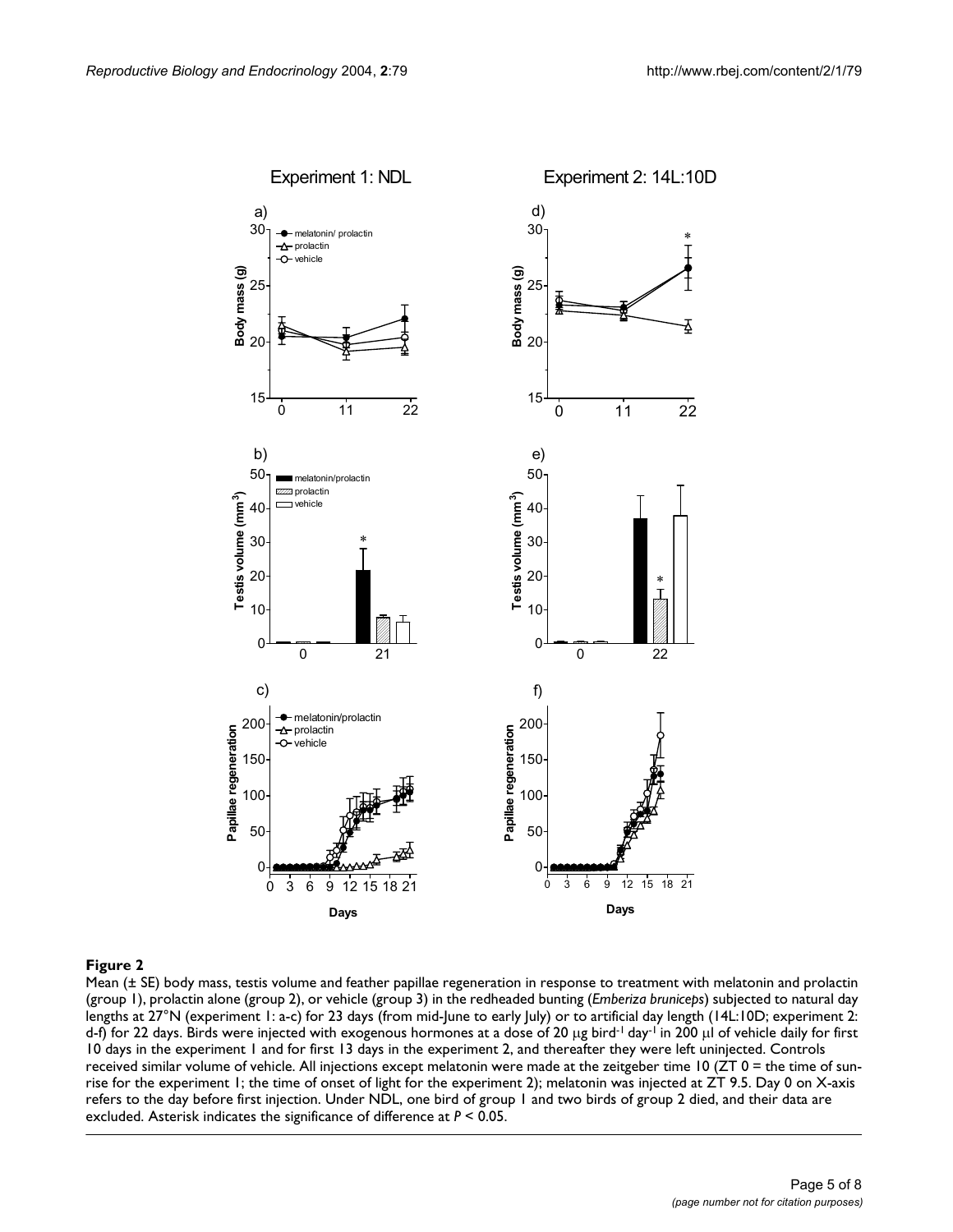Fig. [2d](#page-4-0)), but not in birds of group 2 which received prolactin alone (*F*(2,12) = 0.2839, *P* = 0.7379; 1-way RM ANOVA; Fig. [2d](#page-4-0)). Hence at the end of the experiment, there was a significant difference in the response of body mass among the three groups  $(F_{(2,17)} = 3.857, P = 0.0416;$ 1-way ANOVA). Although testes were stimulated in all groups (Fig. [2](#page-4-0)e), the size attained at the end of the experiment was different among different groups  $(F_{(2,17)} =$ 4.343, *P* = 0.0299; 1-way ANOVA). Testes grew to full size in birds of groups 1 and 3, and hence were significantly larger (*P* < 0.05, Newman-Keuls test) than those of group 2 in which they grew to less than half-maximal size (Fig. [2e](#page-4-0)). Unlike the experiment 1, the feather regeneration was not dramatically different among the three groups (Fig. [2f](#page-4-0)). Nonetheless, the rate of papillae regeneration in birds of group 2 that received prolactin alone was slower as compared to group 1 (*F*(14,150) = 3.9550, P < 0.0485; 2-way ANOVA) and group 3 ( $\hat{F}_{(14,165)} = 24.76$ , P < 0.0001; 2-way ANOVA) (cf. Fig. [2](#page-4-0)f). By day 17, however, all individuals regardless of the treatment had shown papillae emergence (Fig. [2](#page-4-0)f).

# **Discussion**

The present results confirm a previous finding on female redheaded buntings [10] that exogenous prolactin suppresses the photoperiodic induction of body mass gain and testis recrudescence under long days. In general, the effects of prolactin on body mass and testes found in the present study are consistent with the evidence that high prolactin levels during late breeding phase decrease fat stores [31] by affecting lipid metabolism via increasing lipoprotein lipase activity in the adipocytes [32] and induce testicular regression by inhibiting the hypothalamo-hypophyseal-gonadal axis [4,7,13]. Prolactininduced suppression of papillae emergence in buntings is also consistent with the suggested role of high prolactin inducing defeathering and postnuptial molt [4,7]. High prolactin levels induced by prolactin administration thus seem producing a physiological condition comparable to late phase of the gonadal cycle, both in terms of declining body mass, reduced testicular activity and defeathering indicated by suppression of the emergence of feather papillae (Fig. [2](#page-4-0)).

Of more interest is however that a prior treatment with melatonin blocks prolactin-induced suppression of photoperiodic induction in the redheaded bunting (Fig. [2\)](#page-4-0). Birds administered with melatonin 0.5 h prior to prolactin showed photoperiodic induction similar to that of controls (experiment 2; Fig. [2d](#page-4-0),2e,2f). Data on feather regeneration also support this. Melatonin administration blocked the suppression of papillae emergence by exogenous prolactin (cf. Fig. [2](#page-4-0)e). It is not understood however from these experiments how melatonin acts to restore photoperiodic response in prolactin-treated birds, but we can offer some plausible explanations. One is that melatonin reduces circulating prolactin levels either directly by acting on pituitary prolactin producing cells, as reported in fish [33,34], or indirectly by affecting the release of hypothalamic dopamine (DA) and vasoactive intestinal peptide (VIP) [35,36]. There is increasing evidence from both *in vivo* and *in vitro* experiments that hypothalamic VIP acts as prolactin releasing factor [35] and its secretion is photoperiodically regulated in birds [35,36]. Both the DAergic and VIPergic systems interact in regulation of prolactin secretion in birds [35]. It is to be investigated if there is a relationship between the melatonin and VIP, but from studies on avian retinal system there is evidence for an inverse relationship between the melatonin and dopamine (DA) [37]. Additionally, melatonin acts directly within the pituitary to regulate prolactin secretion in seasonally breeding photoperiodic Soay sheep [8], and melatonin stimulates dopamine release from tuberoinfundibular dopaminergic neurons resulting into the suppression of serum prolactin levels in rats [38]. Current results (Fig. [2\)](#page-4-0) that when photostimulated buntings receiving both melatonin and prolactin had greater body mass and larger testes than those receiving prolactin are consistent with one or the other of the above explanations.

A second possibility is that exogenous melatonin changes phase-relationship between daily rhythms of endogenous endocrine rhythms, and this somehow enhances sensitivity of the circadian response system to stimulatory effects of long day lengths. Testicular response in birds of the experiment 1 supports this (Fig. [2](#page-4-0)b). Birds that received both melatonin and prolactin (group 1) had significantly larger testes (*P* < 0.05, Student Newman-Keuls test) than those received prolactin alone (group 2) or vehicle (group 3). A role of melatonin in enhancing responsiveness of the photoperiodic response system is shown in an experiment on the blackheaded bunting (*Emberiza melanocephala*), an allied species that shares breeding and wintering grounds with the redheaded bunting. In blackheaded buntings exposed to 11.75L:11:25D of red light (650 nm), testes grew significantly larger in individuals that carried implants filled with melatonin compared with those that carried empty implants [39].

However, one observation of the present study is not entirely consistent. Controls of the experiment 1 had significantly ( $P < 0.05$ , Student t-test) smaller testes than those of the experiment 2. This occurred perhaps because of one or both of the following reasons. First, there was a difference in the lighting environment between two experiments, both in the shape of LD cycle (saw-tooth shape in NDL versus square-wave shape in 14L:10D) and intensity of light period (gradually changing intensity for  $\sim$  13.8 h daylight outdoors underneath opaque roof of the aviary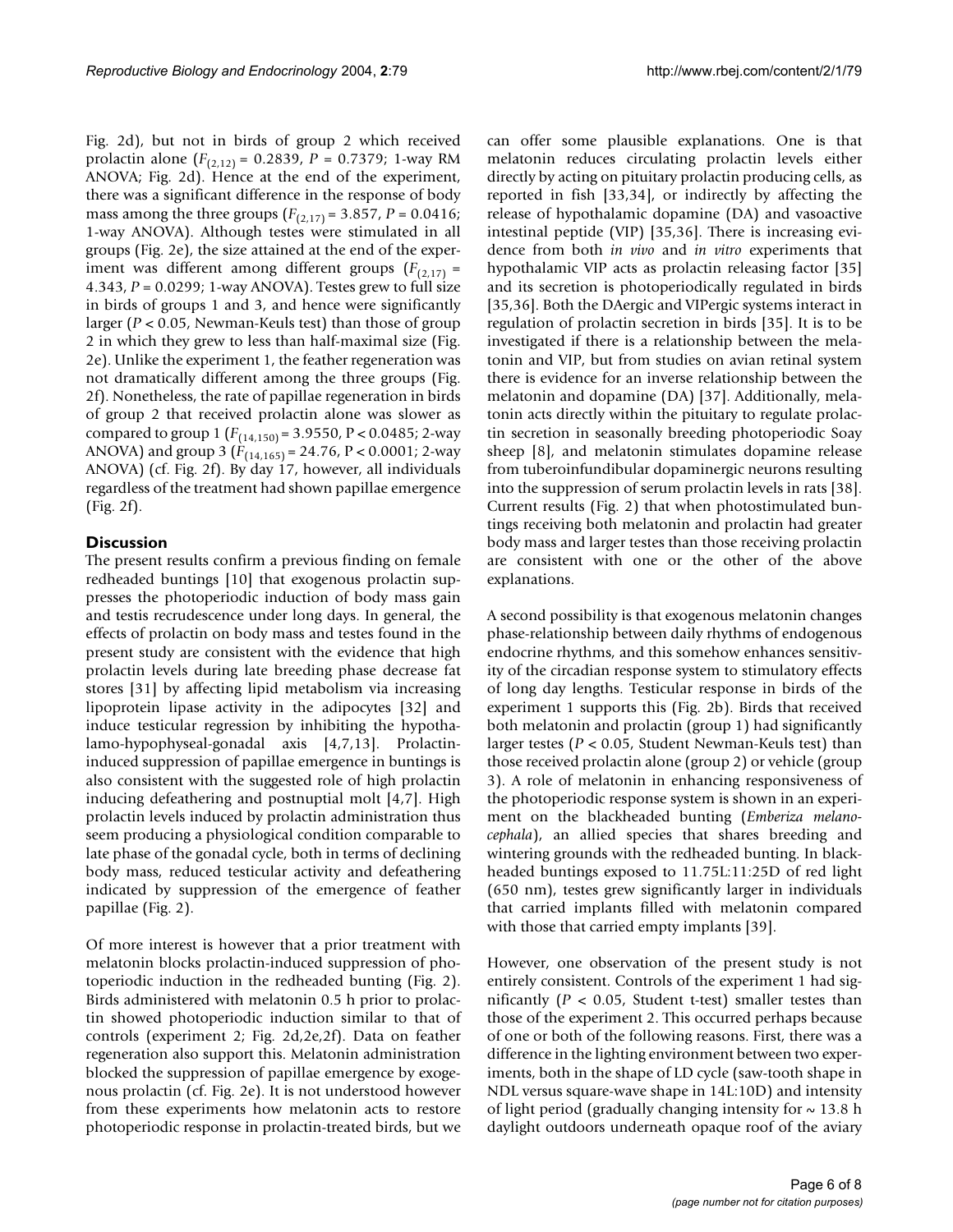in NDL (light intensity in the aviary during the experiment ranged from  $92.3 \pm 13.4$  lux at sunrise to several thousand lux during day to  $56.2 \pm 5.9$  lux at the time of sunset) versus a continuous  $\sim$  500 lux intensity for 14 h within the photoperiodic chambers in 14L:10D). It is reported that the duration of photoperiod and light intensity do affect photoperiodic induction of body mass and testis recrudescence in the blackheaded bunting [24]. Second, high temperatures (> 40°C) outdoors during mid June – early July may have caused rise in endogenous prolactin levels [40], similar to those in group 2 that received exogenous prolactin, and this may have suppressed the photoperiodic induction (cf. Fig [2](#page-4-0)a,2b).

The present study indicates that melatonin could be involved indirectly in regulation of photoperiod-induced seasonal responses in the redheaded bunting by modulating effects of other hormones such as the prolactin. This appears consistent with another finding on this species [23] suggesting effects of melatonin on temporal phasing of the testicular cycle (individuals that carried implant filled with melatonin peaked in testicular growth onemonth later compared to those that carried empty implant) and not on the initiation of testicular recrudescence. However, unlike in several birds (for references see [17]) in which melatonin fails to produce an effect on testicular growth, a few reports do exist in the literature showing direct effects of melatonin administration on gonadal activity. In migratory European quail (*Coturnix coturnix*), for example, melatonin given in drinking water influences the reproductive cycle [41]. Daily melatonin injections inhibited testicular recrudescence in lal munia (*Estrilda amandava*) [42], and caused significant involution of enlarged testes of breeding season in both the blossomheaded parakeet (*Psittacula cyanocephala*) and the Indian weaver bird (*Ploceus philippinus*) [43]. Inhibitory effects of pineal on hypothalamo-hypophyseal-gonadal axis is reported in the Indian weaver bird (*Ploceus philippinus*) [44] although a recent study in which reproductively active individuals were implanted with melatonin did not support the antigonadal effect of melatonin [23]. Differences in the effects of melatonin probably reflect diversity of the avian photoperiodic system. It will be interesting therefore to further examine species showing divergent effects of melatonin to unravel the diversity of the role of melatonin in photoperiod-induced seasonal responses in birds.

#### **Conclusion**

The present results show that a prior treatment with melatonin blocks prolactin-induced suppression of photoperiodic induction in the migratory redheaded bunting. How melatonin acts to negate the effects of prolactin is unclear. Whatever is the actual mechanism of action, the current result provide evidence that melatonin modulates photoperiodic induction of seasonal responses in birds by interacting with prolactin. Whether such effect will vary during different seasons of the year remains to be investigated.

#### **Authors' contributions**

AKT and SR carried out the experiments and prepared the first draft of the manuscript. VK supervised the experiments and the final version of the manuscript. The study was conceived by VK but then the experiments were discussed jointly. All the authors approved the final manuscript.

#### **Acknowledgements**

We gratefully acknowledge the financial assistance for this study from the Department of Science and Technology, New Delhi through a grant to VK.

#### **References**

- 1. Wingfield JC, Farner DS: **Endocrinology of reproduction in wild species.** In In: *Avian Biology Volume IX*. Academic Press; 1993:163-277.
- 2. Jain N, Kumar V: **Changes in food intake, body weight, gonads and plasma concentrations of thyroxine, luteinizing hormone and testosterone in captive male buntings exposed to natural daylengths at 29°N.** *J Biosci* 1995, **20:**417-426.
- 3. Brandstätter R, Kumar V, Van't Hof TJ, Gwinner E: **Seasonal variations of** *in vivo* **and** *in vitro* **melatonin production in a passeriform bird, the house sparrow (***Passer domesticus***).** *J Pineal Res* 2000, **31:**120-126.
- 4. Blache D, Sharp PJ: **[A neuroendocrine model for prolactin as](http://www.ncbi.nlm.nih.gov/entrez/query.fcgi?cmd=Retrieve&db=PubMed&dopt=Abstract&list_uids=12769227) [the key mediator of seasonal breeding in birds under long](http://www.ncbi.nlm.nih.gov/entrez/query.fcgi?cmd=Retrieve&db=PubMed&dopt=Abstract&list_uids=12769227)[and short-day photoperiods.](http://www.ncbi.nlm.nih.gov/entrez/query.fcgi?cmd=Retrieve&db=PubMed&dopt=Abstract&list_uids=12769227)** *Can J Physiol Pharmacol* 2003, **81:**350-358.
- <span id="page-6-0"></span>5. Dawson A, Goldsmith AR: **Prolactin and gonadotrophin secretion in wild starlings (***Sturnus vulgaris***[\) during the annual cycle](http://www.ncbi.nlm.nih.gov/entrez/query.fcgi?cmd=Retrieve&db=PubMed&dopt=Abstract&list_uids=6814982) [and in relation to nesting, incubation, and rearing young.](http://www.ncbi.nlm.nih.gov/entrez/query.fcgi?cmd=Retrieve&db=PubMed&dopt=Abstract&list_uids=6814982)** *Gen Comp Endocrinol* 1982, **48:**213-221.
- 6. El Halawani ME, Burke WH, Millam JR, Fehrer SC, Hargis BM: **[Regu](http://www.ncbi.nlm.nih.gov/entrez/query.fcgi?cmd=Retrieve&db=PubMed&dopt=Abstract&list_uids=6240524)[lation of prolactin and its role in gallinaceous bird](http://www.ncbi.nlm.nih.gov/entrez/query.fcgi?cmd=Retrieve&db=PubMed&dopt=Abstract&list_uids=6240524) [reproduction.](http://www.ncbi.nlm.nih.gov/entrez/query.fcgi?cmd=Retrieve&db=PubMed&dopt=Abstract&list_uids=6240524)** *J Exp Zool* 1984, **232:**521-529.
- 7. Dawson A, Sharp PJ: **The role of prolactin in the development of reproductive photorefractoriness and postnuptial molt in the European starling (***Sturnus vulgaris***[\).](http://www.ncbi.nlm.nih.gov/entrez/query.fcgi?cmd=Retrieve&db=PubMed&dopt=Abstract&list_uids=9449615)** *Endocrinology* 1998, **139:**485-490.
- 8. Lincoln GA, Clarke II: **[Noradrenaline and dopamine regulation](http://www.ncbi.nlm.nih.gov/entrez/query.fcgi?cmd=Retrieve&db=PubMed&dopt=Abstract&list_uids=11903811) [of prolactin secretion in sheep: role in prolactin homeostasis](http://www.ncbi.nlm.nih.gov/entrez/query.fcgi?cmd=Retrieve&db=PubMed&dopt=Abstract&list_uids=11903811) [but not photoperiodism.](http://www.ncbi.nlm.nih.gov/entrez/query.fcgi?cmd=Retrieve&db=PubMed&dopt=Abstract&list_uids=11903811)** *J Neuroendocrinol* 2002, **14:**36-44.
- 9. Meier AH, Martin DD, MacGregor R: **[Temporal synergism of cor](http://www.ncbi.nlm.nih.gov/entrez/query.fcgi?cmd=Retrieve&db=PubMed&dopt=Abstract&list_uids=5111566)[ticosterone and prolactin controlling gonadal growth in](http://www.ncbi.nlm.nih.gov/entrez/query.fcgi?cmd=Retrieve&db=PubMed&dopt=Abstract&list_uids=5111566) [sparrows.](http://www.ncbi.nlm.nih.gov/entrez/query.fcgi?cmd=Retrieve&db=PubMed&dopt=Abstract&list_uids=5111566)** *Science* 1971, **173:**1240-1242.
- 10. Tewary PD, Tripathi BK, Kumar V: **Effects of exogenous prolactin on ovarian growth and fattening in the redheaded bunting,** *Emberiza bruniceps***[.](http://www.ncbi.nlm.nih.gov/entrez/query.fcgi?cmd=Retrieve&db=PubMed&dopt=Abstract&list_uids=6654040)** *Gen Comp Endocrinol* 1983, **52:**315-318.
- 11. Tewary PD, Kumar V, Tripathi BK: **Response to exogenous prolactin during gonadal stimulation on male blackheaded bunting (***Emberiza melanocephala***).** *Current Sci* 1984, **53:**1307-1308.
- 12. Sharp PJ, Macnamee MC, Sterling RJ, Lea RW, Pedersen HC: **Relationship between prolactin, LH and broody behaviour in bantam hens.** *J Endocrinol* 1987, **118:**279-286.
- 13. Buntin JD, Lea RW, Figge GR: **[Reductions in plasma LH concen](http://www.ncbi.nlm.nih.gov/entrez/query.fcgi?cmd=Retrieve&db=PubMed&dopt=Abstract&list_uids=3411283)[tration and testicular weight in ring doves following intracra](http://www.ncbi.nlm.nih.gov/entrez/query.fcgi?cmd=Retrieve&db=PubMed&dopt=Abstract&list_uids=3411283)[nial injection of prolactin or growth hormone.](http://www.ncbi.nlm.nih.gov/entrez/query.fcgi?cmd=Retrieve&db=PubMed&dopt=Abstract&list_uids=3411283)** *J Endocr* 1988, **118:**33-40.
- <span id="page-6-1"></span>14. Kumar V, Follett BK: **The circadian nature of melatonin secretion in Japanese quail (***Coturnix coturnix japonica***[\).](http://www.ncbi.nlm.nih.gov/entrez/query.fcgi?cmd=Retrieve&db=PubMed&dopt=Abstract&list_uids=8345447)** *J Pineal Res* 1993, **14:**192-200.
- 15. Brandstätter R, Kumar V, Abraham U, Gwinner E: **Photoperiodic information acquired and stored** *in vivo* **is retained** *in vitro* **[by](http://www.ncbi.nlm.nih.gov/entrez/query.fcgi?cmd=Retrieve&db=PubMed&dopt=Abstract&list_uids=11005840) [a circadian oscillator, the avian pineal gland.](http://www.ncbi.nlm.nih.gov/entrez/query.fcgi?cmd=Retrieve&db=PubMed&dopt=Abstract&list_uids=11005840)** *Proc Natl Acad Sci USA* 2000, **97:**12324-12328.